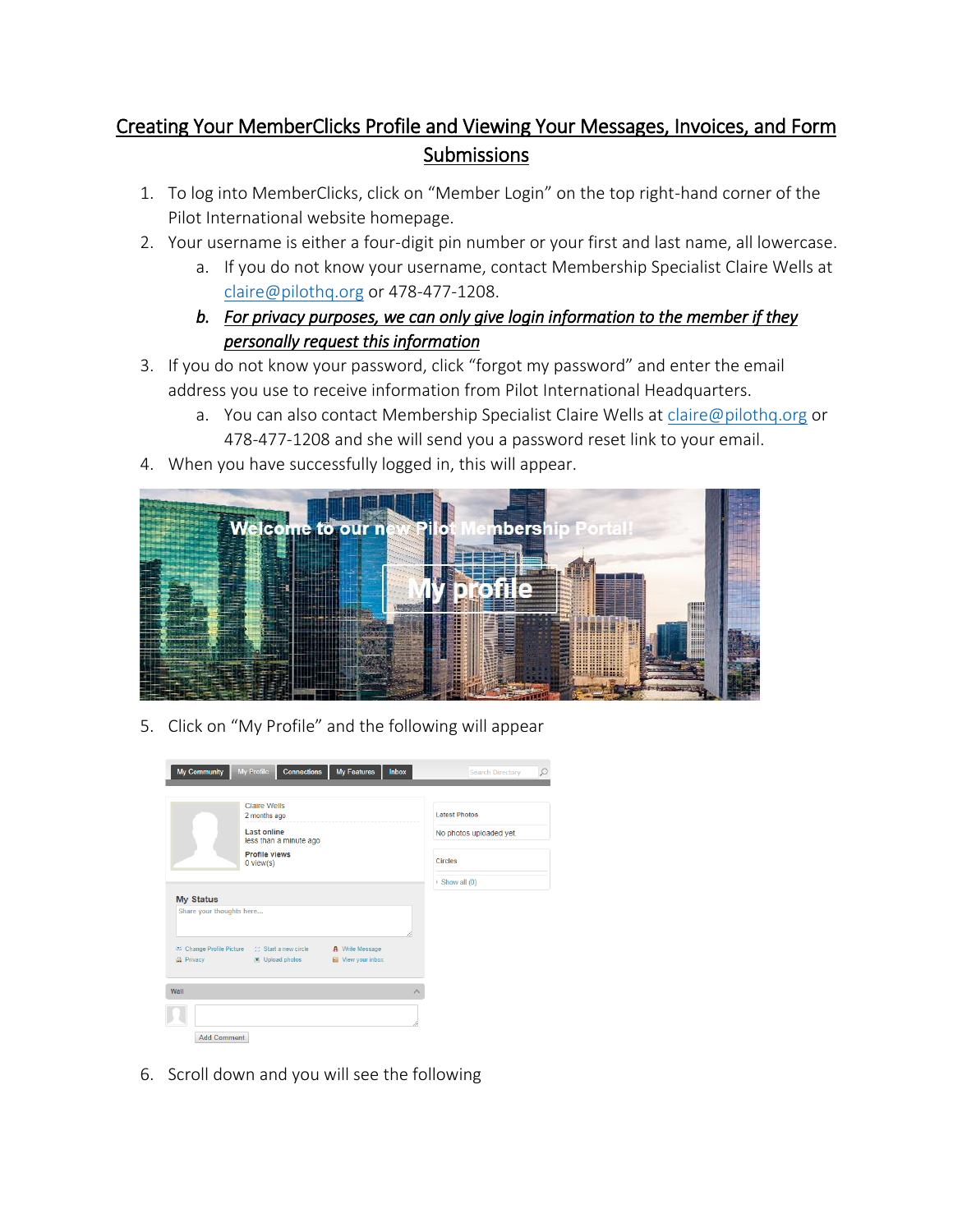| <b>Username</b><br>cwells                      | Edit |
|------------------------------------------------|------|
| <b>Member Type</b><br>Admin                    |      |
| <b>Group</b><br>Admin                          |      |
| <b>Member Status</b><br>Active                 |      |
| <b>Member Number</b><br>9048                   |      |
| <b>Full Name</b><br><b>Claire Wells</b>        |      |
| <b>Contact Name</b><br><b>Claire Wells</b>     |      |
| <b>Email - Preferred</b><br>claire@pilothq.org |      |

- 7. Click the "edit" button and edit an errors you see then save it
- 8. If you wish to add a profile picture, go to "my profile" and hover over it
	- a. A dropdown menu will appear and click "change profile picture"



b. Click on the generic photo and choose the photo you wish to use from your computer



- c. It may take a while for your profile picture to appear on your profile
- 9. To view your message history, hover over "my profile" and click "message history" from the dropdown menu
	- a. Emails sent to you from HQ, messages you've sent to other Pilots, and password reset messages will appear here